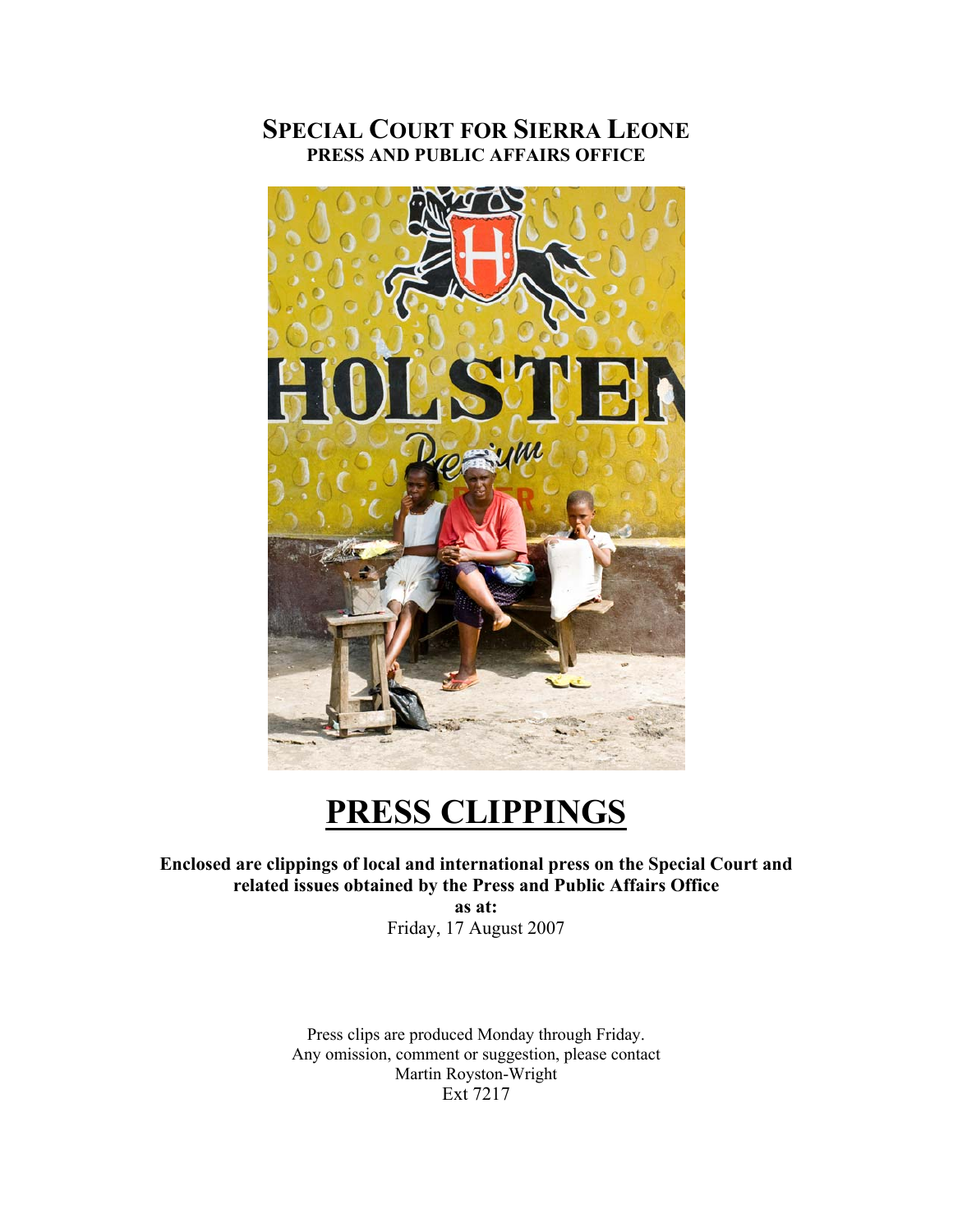| <b>International News</b>                                                     |             |
|-------------------------------------------------------------------------------|-------------|
| Taylor's Defence Lawyer on Sanction / Radio France International              | Page 3      |
| Taylor's New Lawyer Visits / The Analyst (Monrovia)                           | Pages 4-5   |
| UNMIL Public Information Office Media Summary / UNMIL                         | Pages 6-8   |
| Secretary-General's Report Calls for Mandate of UN Liberia Mission/ UNMIL     | Page 9      |
| UN Envoy Meets US Congressional Delegation to Discuss Future of UNMIL / UNMIL | Page 10     |
| Dutch Government Close to Agreeing to Host Hariri Tribunal / Associated Press | Page 11     |
| Global Court Grapples With Teething Problems / Business Daily (Nairobi)       | Pages 12-13 |
|                                                                               |             |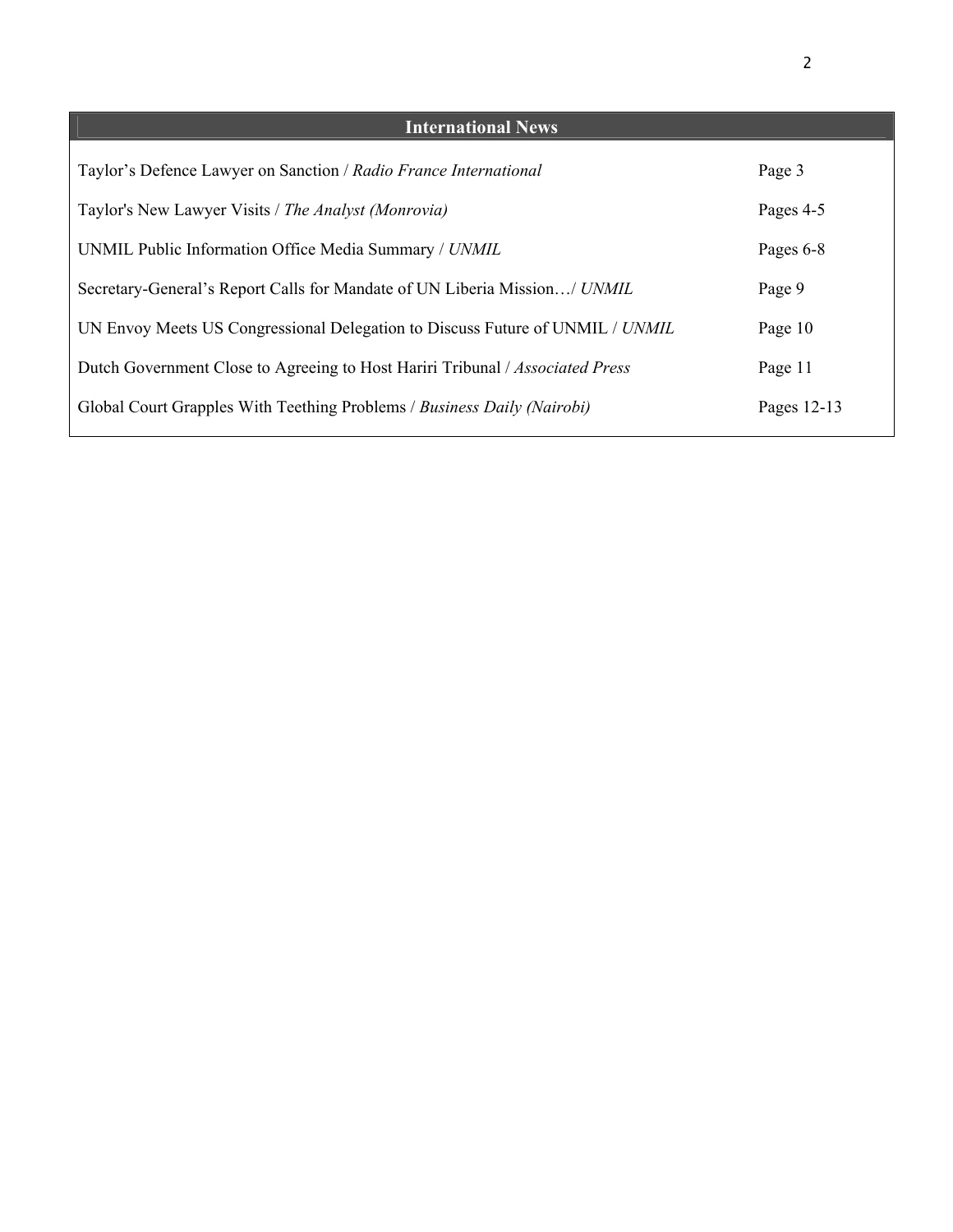# Radio France International

Thursday, 16 August 2007

LEAD-IN: The Defence lawyer for former Liberian President Charles Taylor have said that sanctions against the former leader are hindering his ability to defend himself against war crimes charges. Speaking on Wednesday, Courtenay Griffiths said that the sanctions imposed by the United Nations are having a negative effect as witnesses sympathetic to Taylor are afraid to come forward in case they too are targeted. In June, Taylor's lawyers asked the UN-backed Special Court for Sierra Leone to lift the sanctions. Taylor's accused of arming, training and controlling the Revolutionary United Front rebels of Sierra Leone in exchange for diamonds used to fund the conflict.

*[Transcribed by the Press and Public Affairs Office]*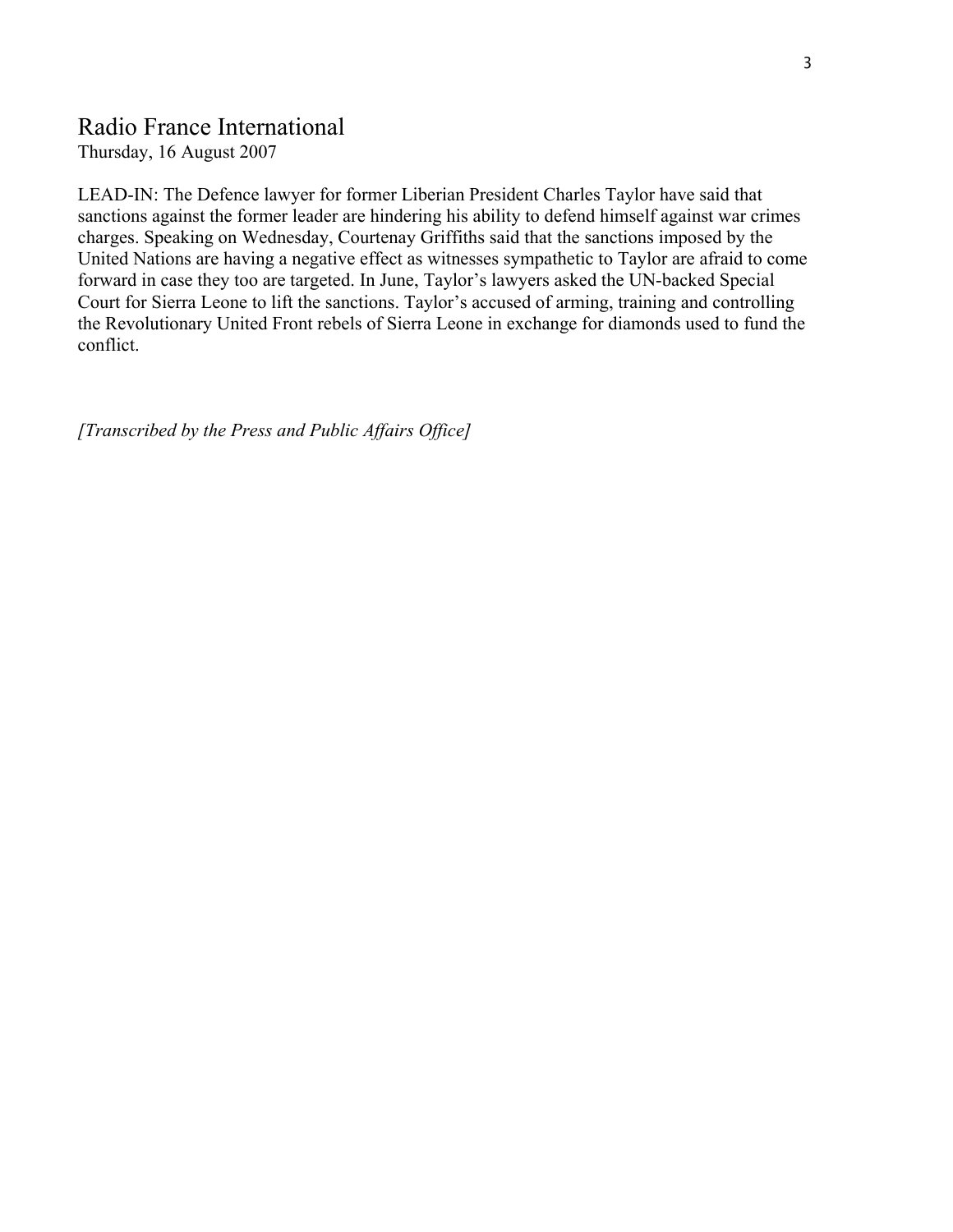# The Analyst (Monrovia)

Thursday, 16 August 2007

### **Taylor's New Lawyer Visits**

### By Jonathan Browne

The Lead Counsel of the new defense team appointed by the Special Court for Sierra Leone to represent exLiberian President Charles Taylor in The Hague, Courtenay Griffiths, (Queen Counsel), has called on the Liberian government to sponsor a trial monitoring group to witness the proceedings.

"When the US has a team in court every day following the trial, why is the Liberian government not showing any interest in what happens to Mr. Taylor?" asked Mr. Griffiths as he reminded Liberians that the trial is for them as "Taylor is still a Liberian citizen".

Mr. Griffiths, who is visiting Liberia for the first time following his appointment in July, made the call on Wednesday in Monrovia at a press conference held at the Mamba Point Hotel.

"The eyes of the world will be on Liberia during this trial; this trial must be accessible to all Liberians", he stressed.

"The Liberian government should make sure the average man or women on the street can follow the proceedings by means of provided television coverage in public spaces in the capital".

Members of his delegation to Monrovia include Mr. Morris Anyah and Mr. Roger Sathotha, and former Liberian Justice Minister, Cllr. Laveli Supuwood. The delegation is expected to visit Sierra Leone before returning to The Hague.

It remains to be seen what the Liberian government's response to the defense team leader of former President Taylor. The former president is said to still have a lot of followers in Liberia besides ordinary Liberians, who may be interested in following the trial.

It can be recalled that the last appearance in court in The Hague by Mr. Taylor in June was widely discussed at various quarters in Monrovia including university and school campuses, markets and work places as well as by ordinary people.

Mr. Taylor, who is currently in detention in the Hagues, has already pleaded "not guilty" before the Special Court on all counts of an 11-count indictment including war crimes and crimes against humanity for allegedly amongst those bearing the greater responsibility for atrocities committed in the neighboring country of Sierra Leone.

It is further alleged that Taylor supported through the provision of ammunitions and other technical supports to the key rebel group commonly refereed to as the Revolutionary United Front (RUF).

The trial had been scheduled for 20 August, but the prosecution sustained a motion for postponement filed by the defense counsel to allow them ample time for preparation. Mr. Taylor's lawyers recently requested the court to extend the trial to 7 January, 2008.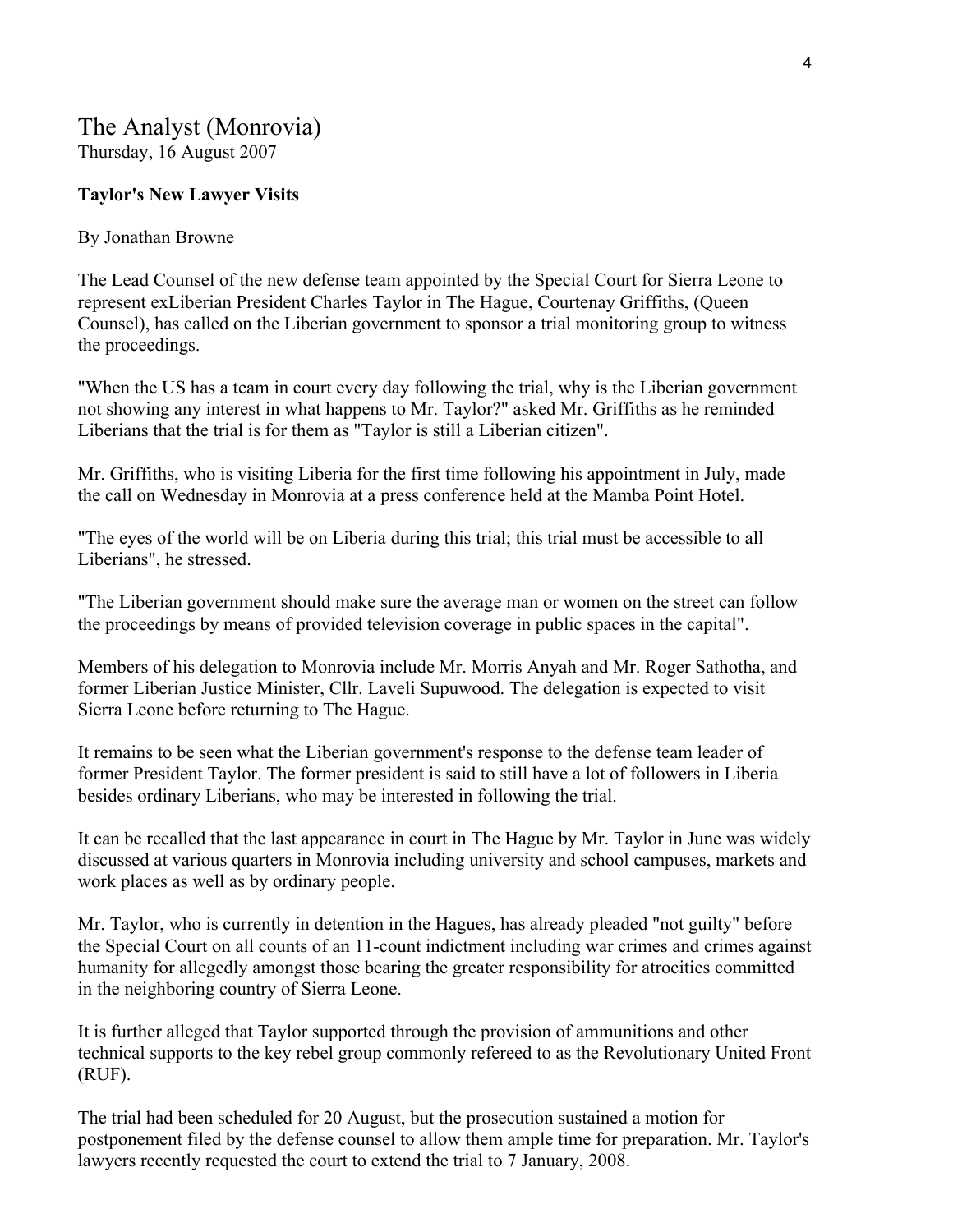To the proposed action forwarded to the Special Court, the prosecution flatly rejected the motion on grounds that the duration of the delay is a matter solely within the discretion of the trial chamber, with due regard to the detainee's rights to a fair trial.

The prosecution has supported a call by the defense for the rearrangement of a new date in September to commence the trial.

The lead counsel further raised concerns that the UN travel ban coupled with international pressure on the Government to implement assets freeze as requested by the Security Council, is having a "chilling effect" on witnesses in Liberia, who purposefully want to talk to the defense team.

"There is a climate of fear where those sympathetic to Mr. Taylor are afraid to speak out as a precautionary move to safeguard themselves from sanctions", he noted.

However, the United Nations has guaranteed that it would relax the travel ban of any former official who may wish to testify before the court to enable that person to go to The Hague and do so.

Other members of the new defense team, headed by Mr. Griffiths, a Jamaican-born British trained lawyer, include Co-Counsel Andrew Cayley and Terry Munyard, both of whom are also educated in Britain.

The Presiding Judge of the Special Court, Ugandan lawyer Julia Sebutinde, appointed the Defense Counsel after Mr. Taylor sacked his first lawyer, Karim Kahn in June this year, saying he will defend himself.

The lead counsel, Griffiths, is a graduate of the London School of Economics with lot of experience in criminal law.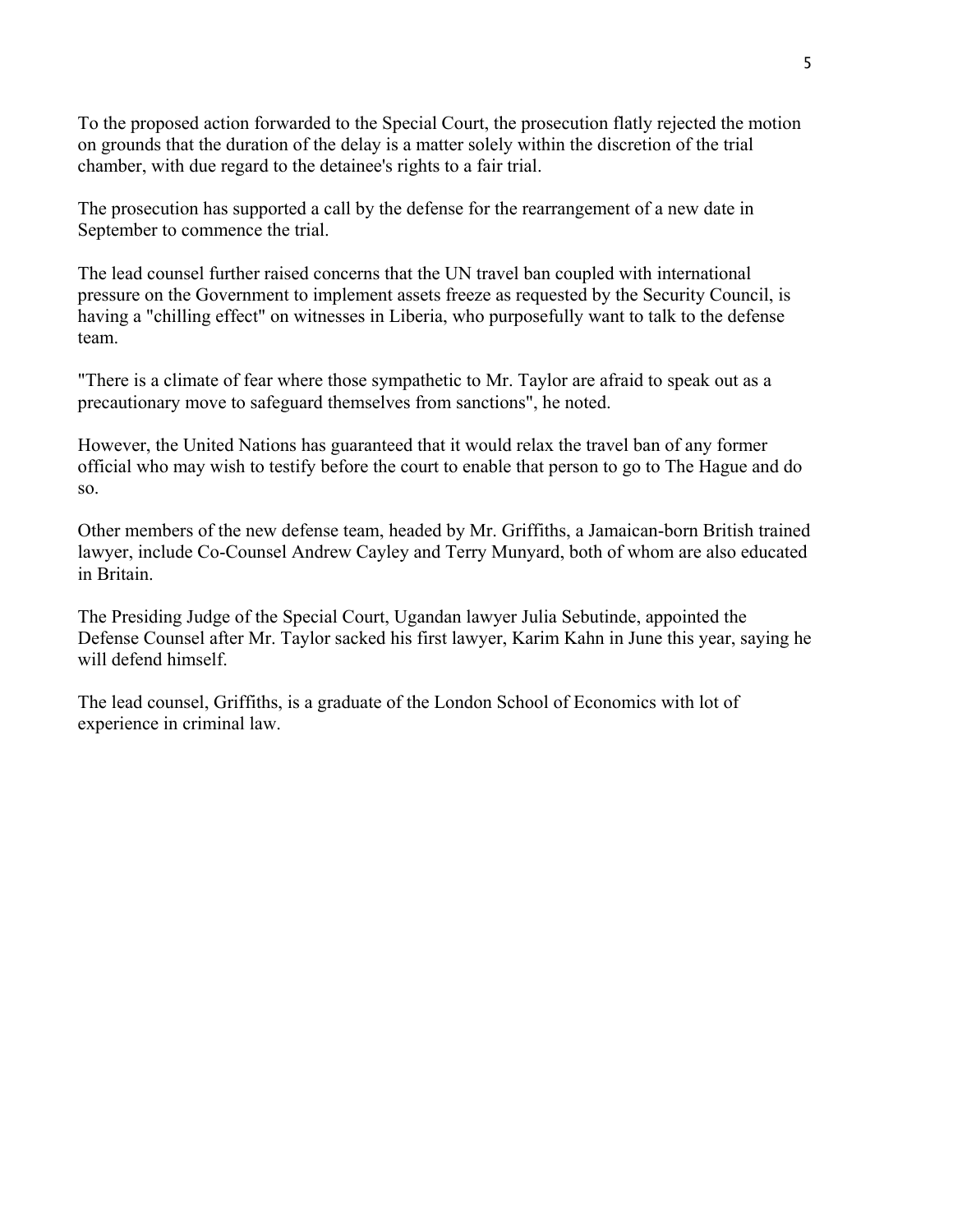

United Nations Mission in Liberia (UNMIL)

# **UNMIL Public Information Office Media Summary 16 August 2007**

*[The media summaries and press clips do not necessarily represent the views of UNMIL.]*

## **International Clips on Liberia**

# **Taylor lawyer wants travel ban on Liberians lifted**

By Alphonso Toweh

MONROVIA, Aug 16 (Reuters) - Former Liberian President Charles Taylor's defence lawyer has called for the lifting of a U.N. travel ban on Taylor's former associates so they could serve as witnesses in his war crimes trial. Once one of Africa's most feared warlords, Taylor is on trial by a U.N.-backed court in The Hague accused of instigating murder, rape and mutilation by backing rebels during a decade of civil war in neighbouring Sierra Leone. The United Nations imposed travel bans in 2003 against members of his administration to prevent them from undermining a transition to democracy in Liberia after he fled the country at the end of its own, parallel civil war.

# **International Clips on West Africa**

# **Sierra Leone's vote sparks battle of the airwaves**

By Susan Njanji

FREETOWN, Aug 16, 2007 (AFP) - Sierra Leone's elections, the second vote since the west African country emerged from one of the most brutal wars in modern history, has sparked a new battle for the airwaves. Days after accusing the main opposition All People's Congress (APC) of broadcasting post-election hate messages on its Rising Sun Radio, the ruling Sierra Leone People's Party (SLPP) on Tuesday night conducted a test transmission for its own radio station.

#### VOA 16 August 2007

**Sierra Leone's Election Leader Asks Supporters for Patience**

By James Butty, Washington, D.C.

Sierra Leone's Independent Electoral Commission released new results Wednesday from last Saturday's presidential and parliamentary elections. Ernest Koroma of the opposition All Peoples' Congress (APC) party remains in first place, followed by incumbent Vice President Solomon Berewa of the ruling Sierra Leone People's Party (SLPP). Charles Margai of the People's Movement for Democratic Change (PMDC) party continues in third place.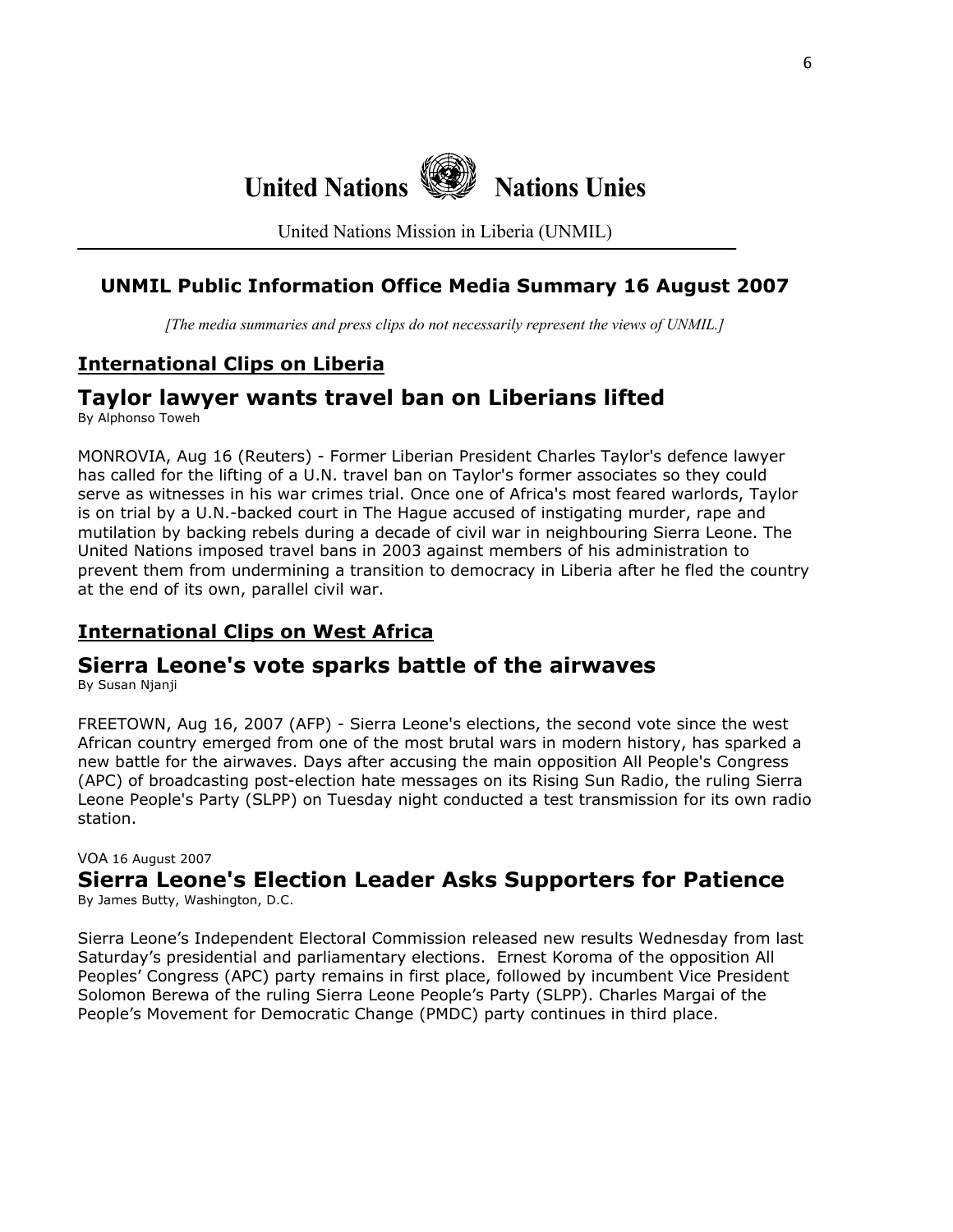### **Local Media – Newspaper**

#### **Taylor's Lawyer Outlines Obstacles in War Crimes Case**

*(The Analyst, Heritage, New Democrat, The News, Daily Observer, The Informer, Liberian Express, The Monitor and National Chronicle)* 

- Addressing a news conference at a local hotel in Monrovia on Wednesday, the Lead Council of former Liberian President Charles Taylor said that there were hurdles in gathering defense witnesses due to the UN Security Council's travel ban against potential witnesses.
- Courtenay Griffiths claimed that the sanctions imposed by the United Nations Security Council are having a "chilling effect" as witnesses sympathetic to Taylor are afraid to testify on his behalf for fear that they might be subjected to travel ban and assets freeze.
- However, the claim by Mr. Griffiths contradicts an earlier resolution by the Security Council that it would relax travel restrictions for those willing to testify at the trial.
- Griffiths, who was appointed as Taylor's new lawyer last month, has meanwhile urged the court in The Hague to again delay proceedings which have already been repeatedly postponed.

#### **UNMIL Announces Systematic Drawdown Plan**

*(The News, The Inquirer, The Informer, The Analyst and The Monitor)* 

- The Special Representative of the Secretary-General Mr. Alan Doss told announced at a news conference Wednesday that the UN Mission in Liberia would commence a drawdown of its troops beginning next year.
- The Monitor newspaper in an article catalogued a number of challenges to national security when UNMIL leaves the country although the SRSG has repeatedly reminded the population UNMIL will not pull out of the country in a hasty faction.

**Local Media – Radio Veritas** *(News monitored yesterday at 6:45 pm)* 

#### **SRSG Announces Specifics of Drawdown Plan for UNMIL**

 *(Also reported on ELBS and Star Radio)* 

**Taylor's Lead Counsel Says UN Travel Ban on Potential Witnesses is Hampering**   *(Also reported on ELBS and Star Radio)*

#### **President Announces New Appointments in Government**

• A release from the Presidency said that President Ellen Johnson Sirleaf announced the appointment in Government of Kehlebu Gongloe as Assistant Labour Minister for Statistics and Research and Cole Bangalu, Assistant Labour Minister for Trade Union Affairs. Others are Rufus Kaine as Deputy Gender and Development Minister for Planning and Administration, Annette Kiawu, Deputy Gender and Development Minister for Research and Technical Services, Jerelimick Piah, Assistant Gender and Development Minister for Planning and Administration, Patricia Kamara, Assistant Gender and Development Minister for Research and Technical Services as well as Peter Korvah, Deputy Agriculture Minister for Technical Services and Borka Sheriff, Deputy Agriculture Minister for Administration.

*(Also reported on ELBS and Star Radio)*

#### **Attorney-General and Bar Differ on Need for Fast Track Court on Rape**

• Correspondents said that the National Bar Association opposed to a fast track court to try rape cases with the Association's Secretary-General, Counsellor Jallah Barbu adding that fast track courts would fail like the quick impact projects of UNMIL and other groups.

*(Also reported on ELBS and Star Radio)*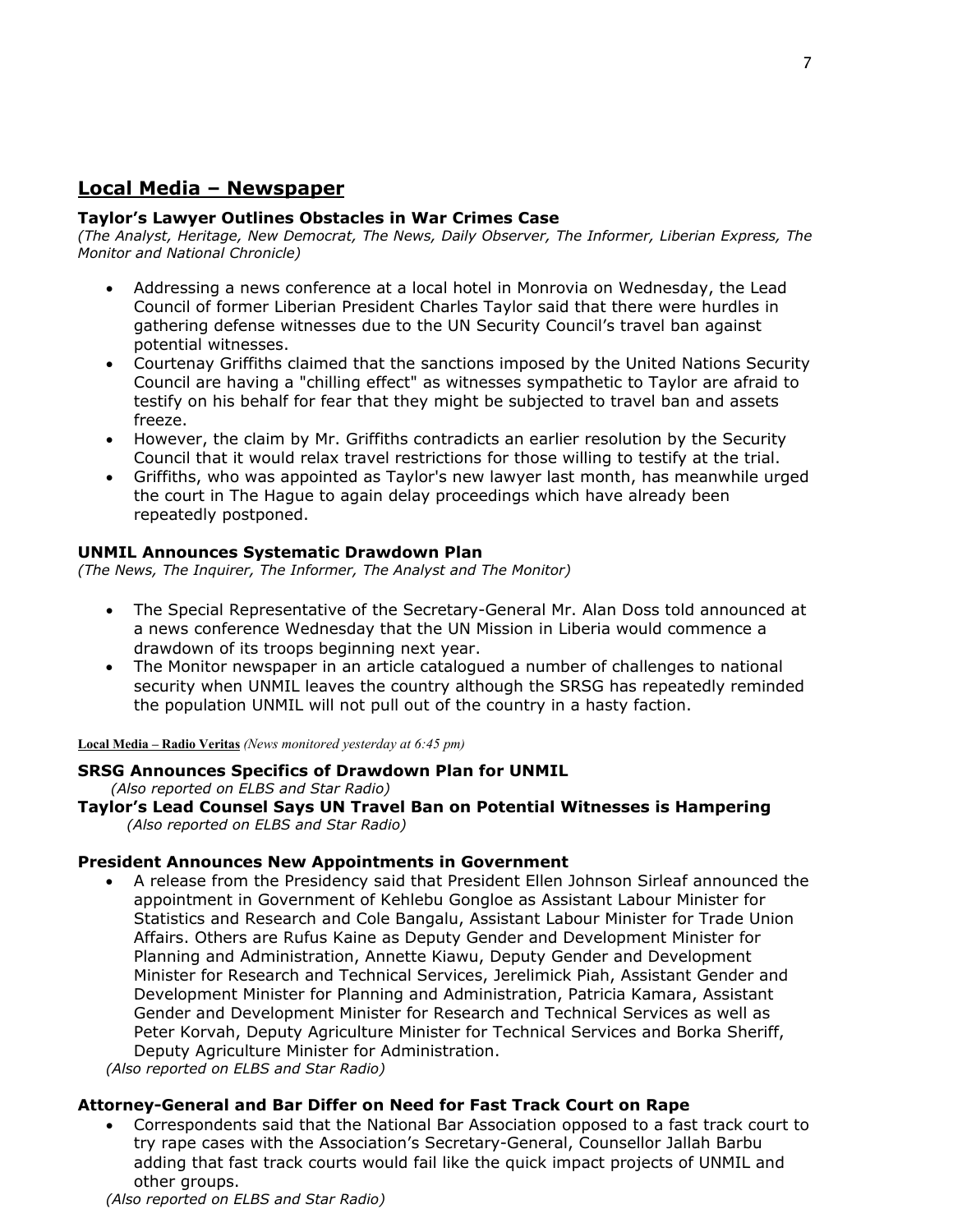#### **Telecom Regulator Chief Linked to Bribe-Taking to Assign Frequency**

- Correspondents said that the Chief Administrative Officer of the West Africa Telecommunications, Dr. Peter Coleman refuted claims that the Company fraudulently acquired its frequency instead, he said that it went through all the processes to acquire its frequency of 21Mh in the 3.5 Band assigned by technicians on orders of the Liberia Telecommunications Authority Head, Dr. Saah Abdullai Vandi.
- Dr. Coleman alleged that Dr. Vandi withheld the official validation of the frequency because he wanted "due diligence" of US\$300,000 and a plane ticket, which the Company refused to give.

*(Also reported on ELBS and Star Radio)* 

### **Deported Liberians Call on Compatriots not to discriminate against them**

• A spokesman of the 22 Liberians deported from the United States on criminal charges, Mr. Sumogba Kollie requested his compatriots not to pre-judge them on the basis of the charges leveled against them by the American Government, stressing that their deportation was relevant because sometime in life, one must return home. Mr. Kollie said that there were many immigrants including Liberians in the US whose rights were been abused and unjustly charged.

*(Also reported on ELBS and Star Radio)*

*Complete versions of the UNMIL International Press Clips, UNMIL Daily Liberian Radio Summary and UNMIL Liberian Newspapers Summary are posted each day on the UNMIL Bulletin Board. If you are unable to access the UNMIL Bulletin Board or would like further information on the content of the summaries, please contact Mr. Weah Karpeh at karpeh@un.org.*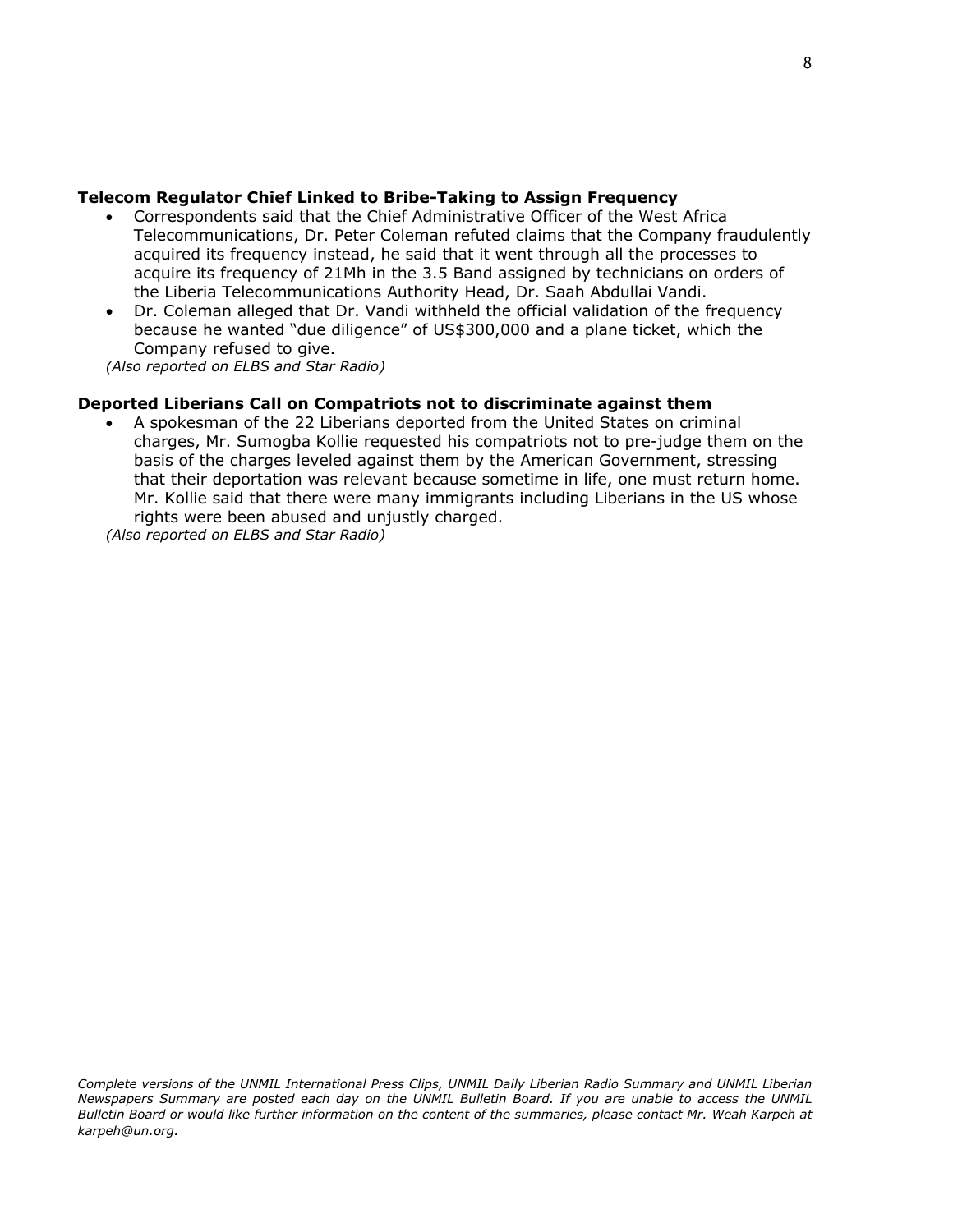#### **Press Release, 16 August 2007 UNMIL/PIO/PR/92**

#### **Secretary-General's report calls for mandate of UN Liberia Mission to be renewed**

*Monrovia, Liberia –* Liberia has made some "remarkable achievements for a country that is emerging from a situation of complete lawlessness and whose State institutions and infrastructure had crumbled", states Secretary-General Ban Ki Moon's fifteenth progress report on the UN Mission in Liberia (UNMIL).

Meanwhile, describing the remaining challenges as "formidable", the Secretary-General has recommended that the Mission be renewed. According to the report, this would facilitate the ongoing process of "consolidating peace and rebuilding State institutions [that is] still in its formative stage".

The report outlines the stages of UNMIL's consolidation and drawdown plan, and identifies key requirements that must be met by the Government of Liberia before the Mission closes its operations there. "Until the army and police can stand on their own and the justice system is rehabilitated and accessible to all Liberians, the country will remain vulnerable to the risk of a return to lawlessness," it emphasizes. Furthermore it states, "providing alternative livelihoods for ex-combatants and deactivated security sector personnel, creating employment opportunities, ensuring genuine national reconciliation, addressing the needs of the victims of the conflict, alleviating poverty and delivering basic social services to the population, are critical tasks that must be accomplished to ensure durable stability in Liberia."

During a press conference at UNMIL headquarters today, the Special Representative of the Secretary-General, Mr. Alan Doss gave the assurance that "UNMIL will work with the Government to ensure that peace in Liberia is not put at risk". Describing the proposed drawdown as "gradual and calibrated", Mr. Doss added that "the people of Liberia have invested too much in securing peace. UNMIL is not about to leave".

Since the Mission's establishment in 2003, the Liberian Government has achieved progress in a number of areas, including restructuring of the security sector, implementing measures to lift diamond and timber sanctions, fighting corruption, improving the national human rights situation, increasing school enrollment by 40 per cent, implementing an interim poverty reduction strategy, and restoring the electricity and water supply to some parts of the capital, Monrovia, among others.

However, the report noted that a lot of work remains to be done to ensure that the national security forces – military and police – are fully functional and ready to take over from UNMIL. Also, the "uncertain situation in Côte d'Ivoire and Guinea poses additional challenges to stability in Liberia".

Therefore, the report is recommending a measured drawdown plan that would culminate with about 9,750 peacekeeping troops and UN police still on the ground in Liberia at the end of 2010.

One of the core benchmarks for the drawdown is the establishment a 500-strong Liberian quick reaction force in the Liberia National Police, which should be in place by July 2009. Action has already begun on key elements, such as the selection and training of the force's leadership.

UNMIL was established to support the peace process in Liberia following a fourteen-year civil war in the country. Currently, the Mission has a total strength of 14,140 military troops and 1,180 police personnel.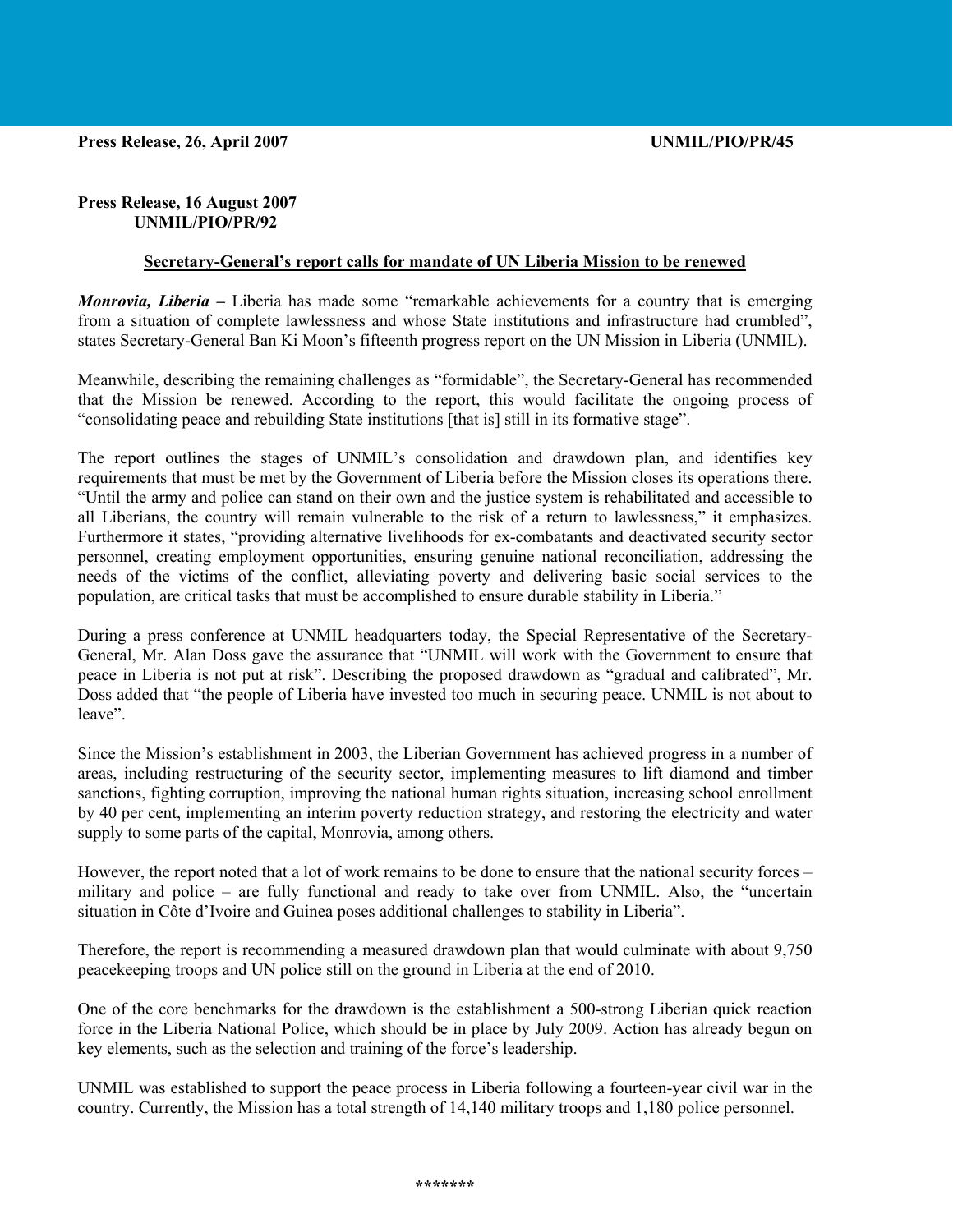#### **Press Release, 16 August 2007 UNMIL/PIO/PR/93**

#### **UN Envoy meets US congressional delegation to discuss future of UNMIL**

*Monrovia, Liberia –* The Special Representative of the Secretary-General, Mr. Alan Doss, today met visiting United States congressmen and women at the Monrovia headquarters of the UN Mission in Liberia (UNMIL).

The congressional delegation was led by Nita Lowey of New York included Maurice Hinchey also of New York; Jessie Jackson, Jr. of Illinois; Barbara Lee and Susan Davis of California; Brad Miller of North Carolina; and Gwen Moore of Wisconsin. The members of Congress were accompanied by the US Ambassador to Liberia, Donald Booth. The delegation exchanged views with Mr. Doss on the progress made in Liberia since the end of the war, the challenges ahead and the plans for the next phase of UNMIL's operations.



In outlining the mandate of the UN Mission in Liberia, Mr. Doss said, "UNMIL will continue to support President Ellen

UNMIL senior officials (l) and US members of Congress at UNMIL headquarters in Monrovia

Johnson Sirleaf and her Government to prepare and strengthen Liberia's security services so that they can take over from UNMIL." At the same time, he cautioned that Liberia was faced with many serious



problems, which meant that UNMIL would need to retain a strong posture for sometime to come to ensure that the current stability was not put at risk. He also thanked the United States for its efforts in helping to rebuild Liberia's infrastructure, education and health services and for its excellent collaboration with UNMIL.

The delegation is in Liberia to explore the provision of further assistance for the country's reconstruction. They also met with President Johnson Sirleaf and members of the Cabinet, among others.

Congresswoman Lowey congratulated UNMIL for its role in helping to restore and maintain peace in

Congresswoman Lowey greets US policemen serving with UNMIL while SRSG Doss (extreme right) looks on

Liberia and pledged to brief her colleagues in the Congress on the need for the Mission to continue its work. The United States is one of the key partners in aiding Liberia to recover from a fourteen-year civil war that ended in 2003 and it recently

cancelled more than US\$390 million of Liberia's debt.

UNMIL was established in 2003 to support the peace process in Liberia. Currently, the Mission has a total strength of 14,140 military troops and 1,180 police personnel.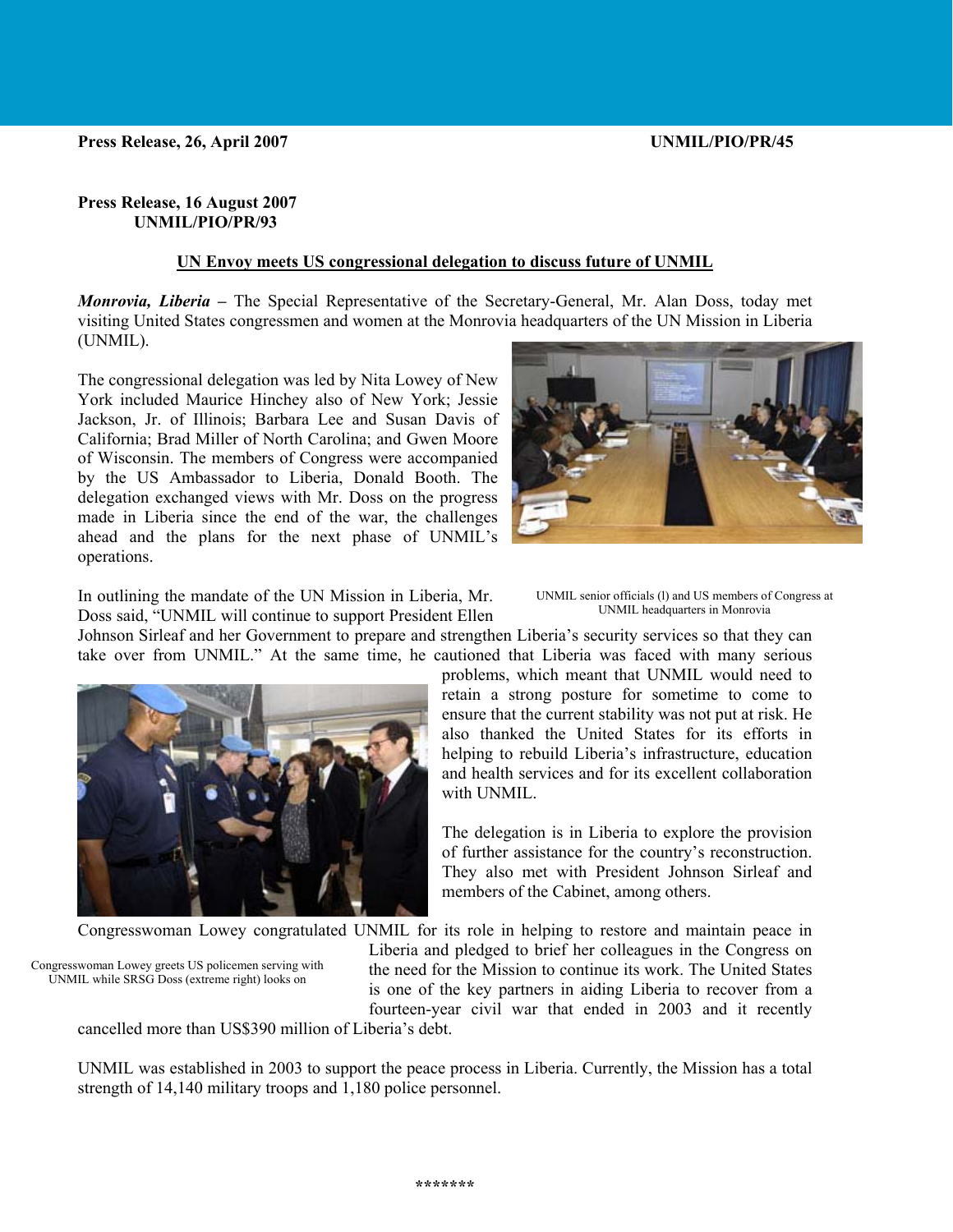# Associated Press

Friday, 17 August 2007

### **Dutch government close to agreeing to host Hariri tribunal**

THE HAGUE, Netherlands: The Dutch government is setting conditions before agreeing to host the trial of suspects in the assassination of former Lebanese Prime Minister Rafik Hariri, the Foreign Ministry said Thursday.

A key condition is that another country volunteer in advance to imprison anyone convicted in the suicide truck bombing that killed Hariri in February 2005, said spokesman Bart Rijs.

Foreign Minister Maxime Verhagen told Dutch radio he expects the government to agree to a request by U.N. Secretary-General Ban Ki-moon last month that the Netherlands host the court.

But Verhagen "expects some practical matters to be arranged first," Rijs said. "We insist that people ... convicted by the tribunal would not be detained after their conviction in the Netherlands but in another country."

Dutch authorities set the same condition when they agreed to stage the trial of former Liberian President Charles Taylor for war crimes in Sierra Leone. Arrangements were delayed for months until Britain agreed to find a cell for Taylor if he is convicted by the Special Court for Sierra Leone.

The Taylor trial is being held in a courtroom at the International Criminal Court on the outskirts of The Hague.

A second question concerned the financing of the Hariri tribunal, which could operate for years and cost millions, including security and salaries for staff and a panel of international judges.

"Of course, the tribunal does not need to be paid (for) by the Dutch government, it is paid for by Lebanon and the member states of the United Nations," Rijs said.

Negotiations are under way to satisfy the Dutch conditions, he said.

The exact venue in the Netherlands of the Hariri tribunal has not been chosen.

As well as the Charles Taylor trial, The Hague already hosts the U.N.'s highest judicial organ, the International Court of Justice, the International Criminal Court and Yugoslav war crimes tribunal. The country also staged the trial of two Libyans accused of the Lockerbie bombing.

The first U.N. chief investigator, Detlev Mehlis, said the complexity of the assassination suggested Syrian and Lebanese intelligence services played a role in the bombing, which killed Hariri and 22 others. Four pro-Syrian Lebanese generals have been under arrest for 20 months in the case.

Syria has denied any involvement.

Wrangling over the tribunal has fueled a political crisis between Lebanon's Western-backed government and the Syrian-backed opposition led by Hezbollah. The tensions have erupted into street battles in recent months, killing 11 people.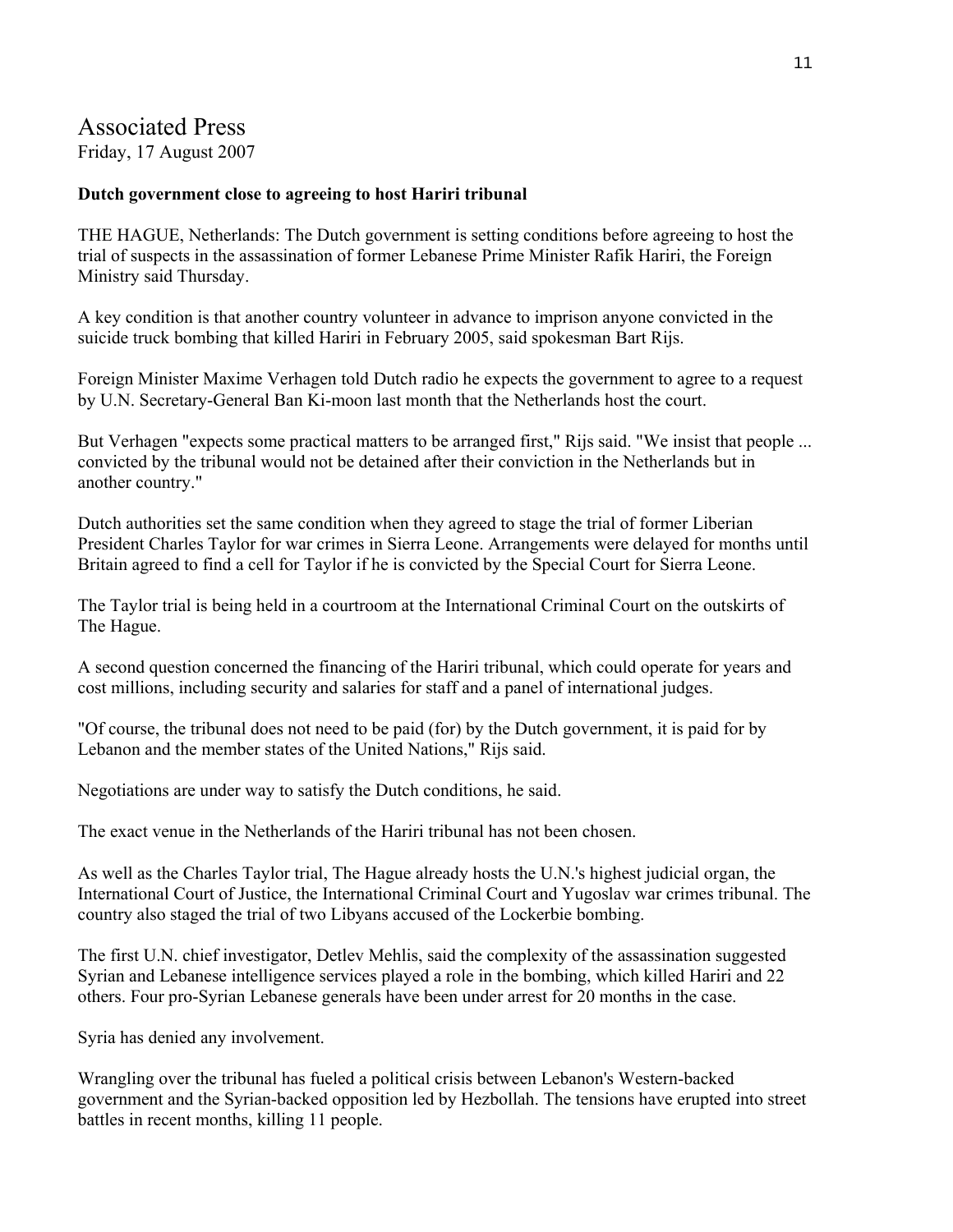# Business Daily (Nairobi)

Thursday, 16 August 2007

### **Global Court Grapples With Teething Problems** ANALYSIS

### By Muriuki Albert

Nine years ago, a conference of 160 states, including Kenya, converged on Rome and adopted the Statute of the International Criminal Court (ICC) leading to the creation of the first ever permanent international criminal court in the world.

Last month, the ICC celebrated its fifth year of existence amid raising interest in its activities, particularly among African states, especially so since Africa has been the only region to have cases at the court. The President of the ICC, Philippe Kirsch, a Canadian of Belgian origin, was a happy man as the ICC celebrated its fifth anniversary. But while appreciating its work, he acknowledged that ICC faces several challenges. "The Rome Statute reflects the international community's high aims for the court: to put an end to impunity, to contribute to the prevention of the most serious international crimes and to guarantee lasting respect for and enforcement of international justice," said Mr Kirsch in an email sent to all staff of the ICC on the anniversary celebrations on 17 July.

The celebrations also came with good tidings for the court, the second largest economy in the world, Japan, joined its board, leading many to believe that the largest economy - USA - would soon stop its obstinate resistance to the ICC and join it too. On 1 October, when the Statute will enter into force for Japan, the total number of state parties to the Rome Statute will be 105. The entry of Japan, which will become its biggest donor, contributing 19 per cent of the Sh7.9billion annual budget, also shows the court's changing fortunes, not only on the global arena but also in America's attitude: America has moved from outright hostility to some cautious if not friendly signals, evidence that the scepticism and fear it regarded the ICC with is waning.

During this year's American Independence Day celebrations, Mr Kirsch was invited to attend the fete at the American embassy at The Hague. That was telling. A few years back, an ICC official told me that when the body came into being, staff at the American Embassy in The Netherlands were banned from having any contact with the body, "they even feared having drinks with us," he said. Japan's entry also shows the continuing isolation of the US on the international scene and the continuing erosion of its image among world states after its Iraq war debacle. A day after Japan joined the ICC, America's biggest ally, the United Kingdom, welcomed the move and called on other states to join. "Japan's accession is a further step towards our goal of consolidating the ICC as a truly global court," British Minister for Africa, Asia and the United Nations Mark Malloch-Brown said. "Having Japan on board is important in itself, but should also encourage more states to join the ICC," he said, adding that Britain looked forward to working closely with Japan in pursuit of their "shared objectives as state parties." Such a statement, coming from a high ranking UK government official, speaks volumes of the prevailing mood in the international arena regarding the ICC and America's absence. But like all things legal, political and economic, Japan is trying to have a bigger say and stake in the running of affairs at the ICC.

A week before joining the ICC, Japan endorsed Fumiko Saiga, its special envoy on human rights issues, to run for one of the three vacant positions for a judge at the ICC. Chances that Fumiko will clinch a post are high. Although Kenya continued in its disappointing trend of not going for such high level international jobs, neighbouring Uganda has nominated Prof Daniel David